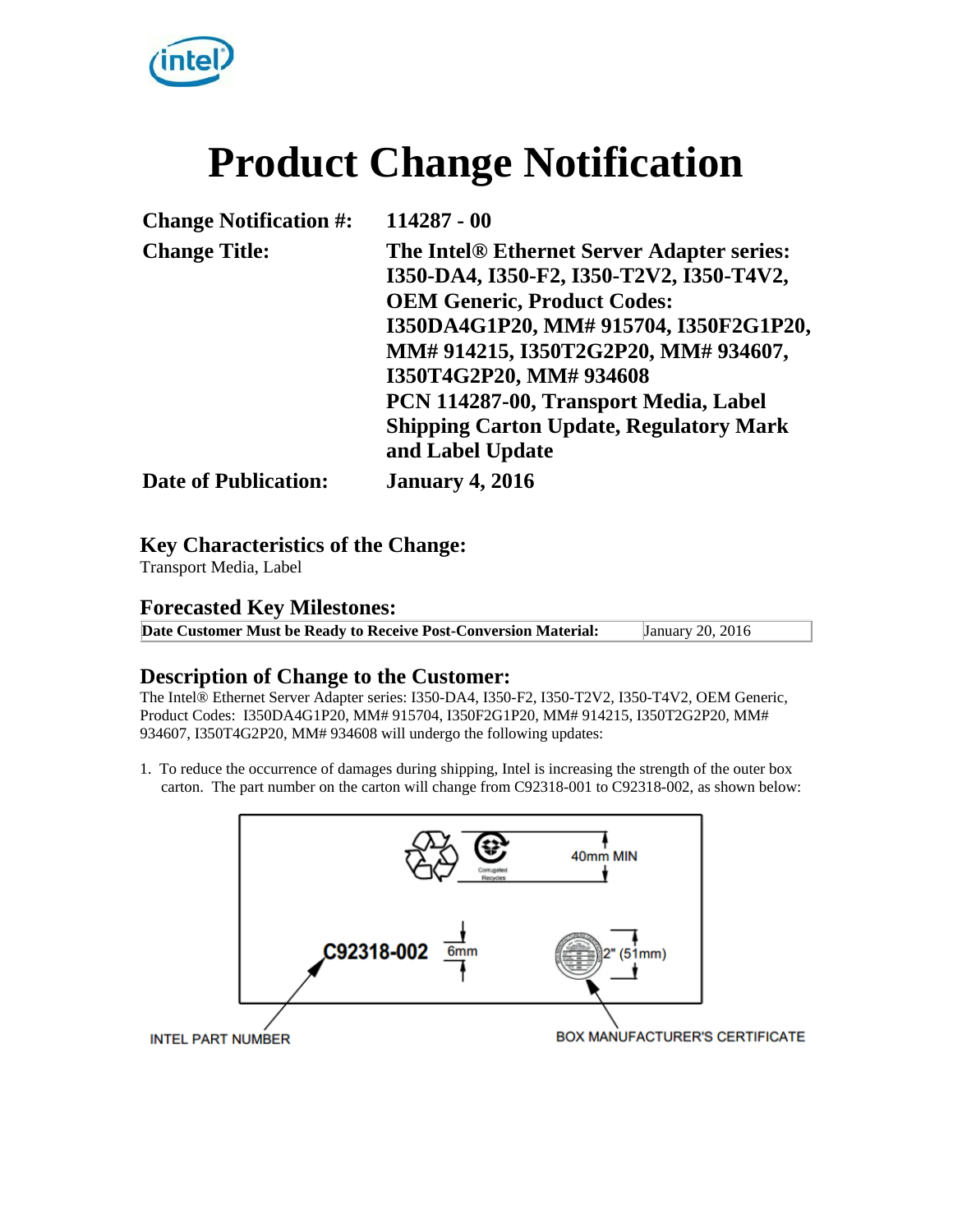- 2. Australia Regulatory Mark Change
	- The Australian Communications and Media Authority's (ACMA) labeling arrangements to reflect regulatory compliance changed on 1 March 2013, to be phased in over a three-year transition period. Products shipping March 1, 2016 need to be labeled with the "RCM" mark.
	- Per ACMA requirements, Intel will be changing the C-Tick regulatory mark on all products to the "RCM" mark.
	- Mark will be updated in two ways, depending on how the current C-Tick mark is already on products:
		- o If C-Tick mark is currently on PCB silkscreen, Intel will apply a label with RCM mark to cover current mark.
		- o If C-Tick mark is currently printed on a label, Intel will replace the mark so labels will be printed with new mark.
	- See for picture of "C-Tick" versus "RCM" mark



3. Where applicable this will affect OEMG and Retail NICs.

Combining of KCC and/or Date of Manufacture label with the product ID label to minimize labels on the board. In addition we'll be taking the opportunity to:

| Remove     | Reg label | KCC DOM            |  |
|------------|-----------|--------------------|--|
| Edit       | PID label | Product ID         |  |
| To Include | PID label | Product $ID + DOM$ |  |
|            |           |                    |  |



## **Customer Impact of Change and Recommended Action:**

Intel anticipates no functional impact to customer but encourages customer to understand the changes. Customers can expect to receive mixed inventory until current inventory levels have been depleted. Please contact your local Intel Field Sales Rep if you have any further questions about these changes.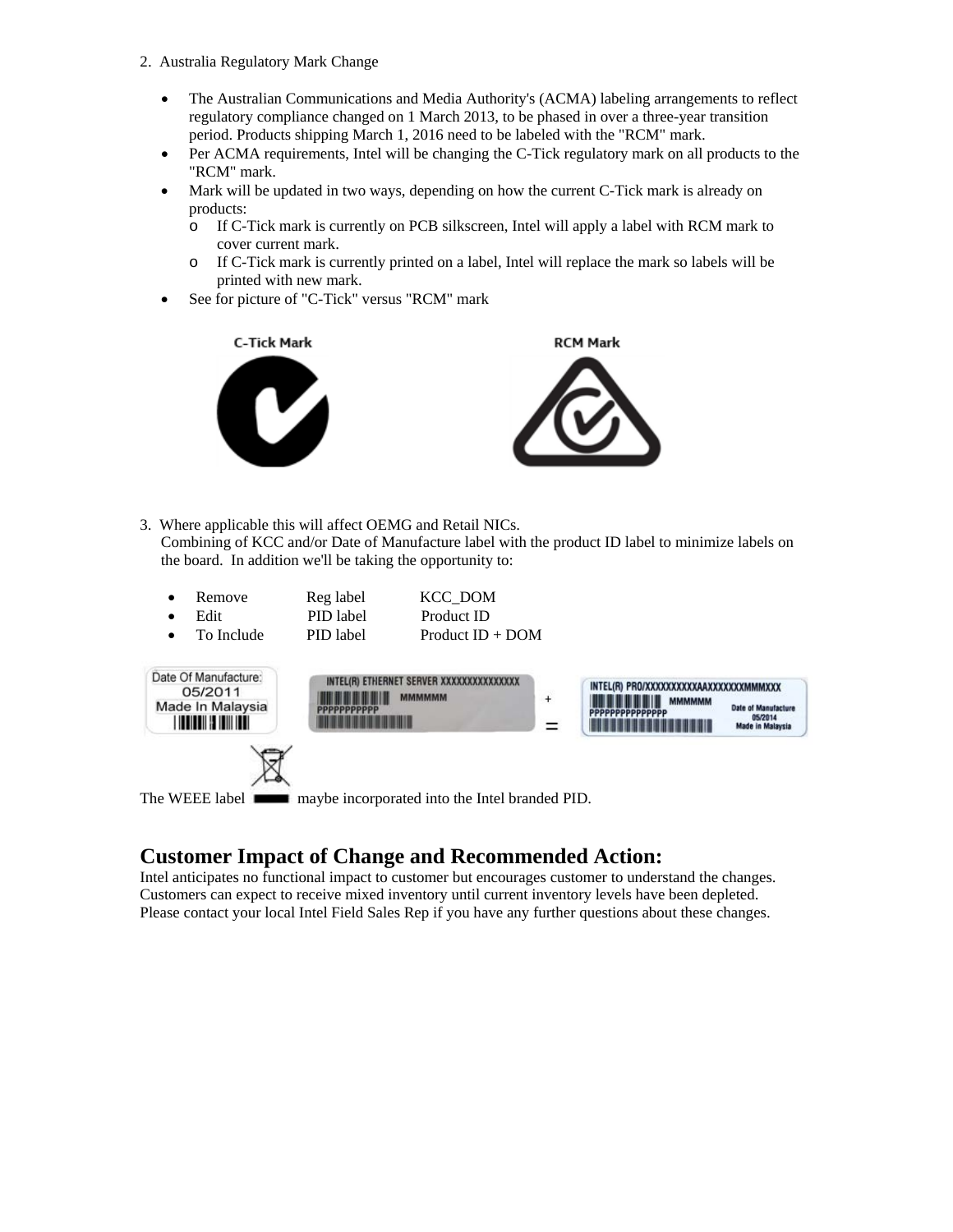# **Products Affected / Intel Ordering Codes:**

| <b>Product Code</b> | MM#      | Pre Change TA       | <b>Pre Change PBA</b> |            | <b>Post Change TA Post Change PBA</b> |
|---------------------|----------|---------------------|-----------------------|------------|---------------------------------------|
| I350F2G1P20         |          | 914215 G26033-002   | G15813-004            | G26033-003 | G15813-005                            |
| 1350DA4G1P20        | ! 915704 | $\sqrt{G26091-002}$ | G24504-003            | G26091-003 | $\mid$ G24504-004                     |
| I350T2G2P20         | 934607   | H34228-003          | H34227-003            | H34228-004 | $H34227-004$                          |
| I350T4G2P20         | 934608   | $H34230-003$        | H32730-003            | H34230-004 | H32730-004                            |

# **PCN Revision History:**

| <b>Date of Revision:</b> | <b>Revision Number:</b> | <b>Reason:</b>           |
|--------------------------|-------------------------|--------------------------|
| January 4, 2016          | 00                      | Originally Published PCN |